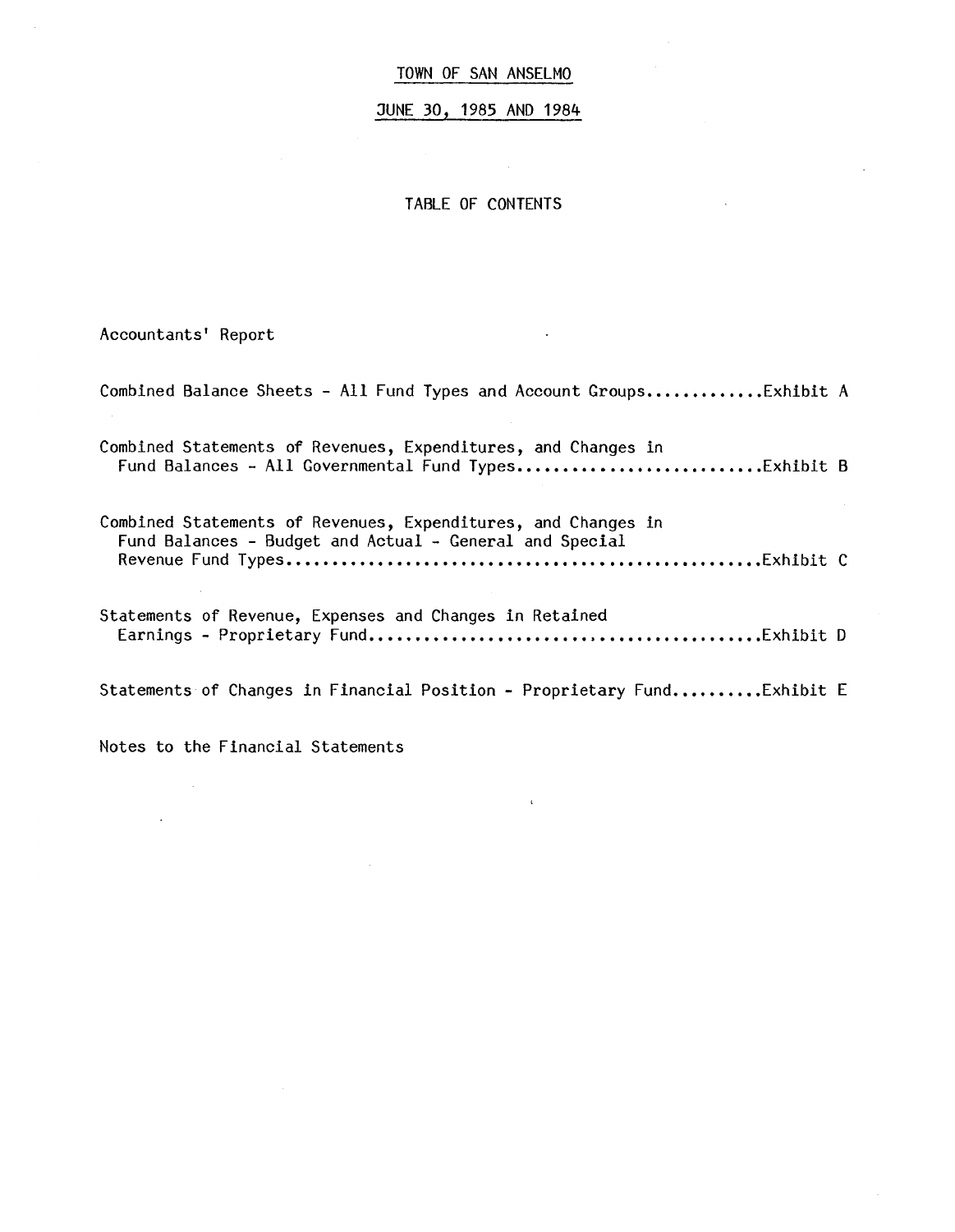# LINDQUIST, VON HUSEN & JOYCE

CERTIFIED PUBLIC ACCOUNTANTS

E. EUGENE DENKO DUANE L. FRISBIE PAUL E. CAMERON RODERICK E. JOHNSON S. SCOTT SEAMANDS STEPHEN D. TONJES

ar a faoi an t-aiste.<br>Tagairtí

The Honorable Town Council, Town of San Anselmo

We have examined the combined financial statements of the Town of San Anselmo, California as of and for the years ended June 30, 1985 and 1984, as listed in the table of contents. Our examinations were made in accordance with generally accepted auditing standards and, accordingly, included such tests of the accounting records and such other procedures as we considered necessary in the circumstances.

In our opinion, the combined financial statements referred to above present fairly the financial position of the Town of San Anselmo, California at June 30, 1985 and 1984, and the results of its operations and the changes in financial position of its proprietary fund type for the years then ended, in conformity with generally accepted accounting principles applied on a basis consistent with that of the preceding year.

In connection with our examination, we also performed tests of compliance with the Revenue Sharing Act and regulations as detailed in the Commentary on the Audit Requirements of the 1980 Amendments to the State and Local Fiscal Assistance Act issued by the Office of Revenue Sharing, U.S. Department of the Treasury, and compared the data on the appropriate Bureau of Census form with the audited records of the Town of San Anselmo.

In our opinion, for the items tested, the Town of San Anselmo complied with the aforementioned provisions of the Revenue Sharing Act and regulations. Further, based on our examination and the procedures referred to above, nothing came to our attention to indicate that the Town of San Anselmo had not complied with the aforementioned provisions of the Revenue Sharing Act and regulations.

Inilgurit, un Husen ! Jage

August 27, 1985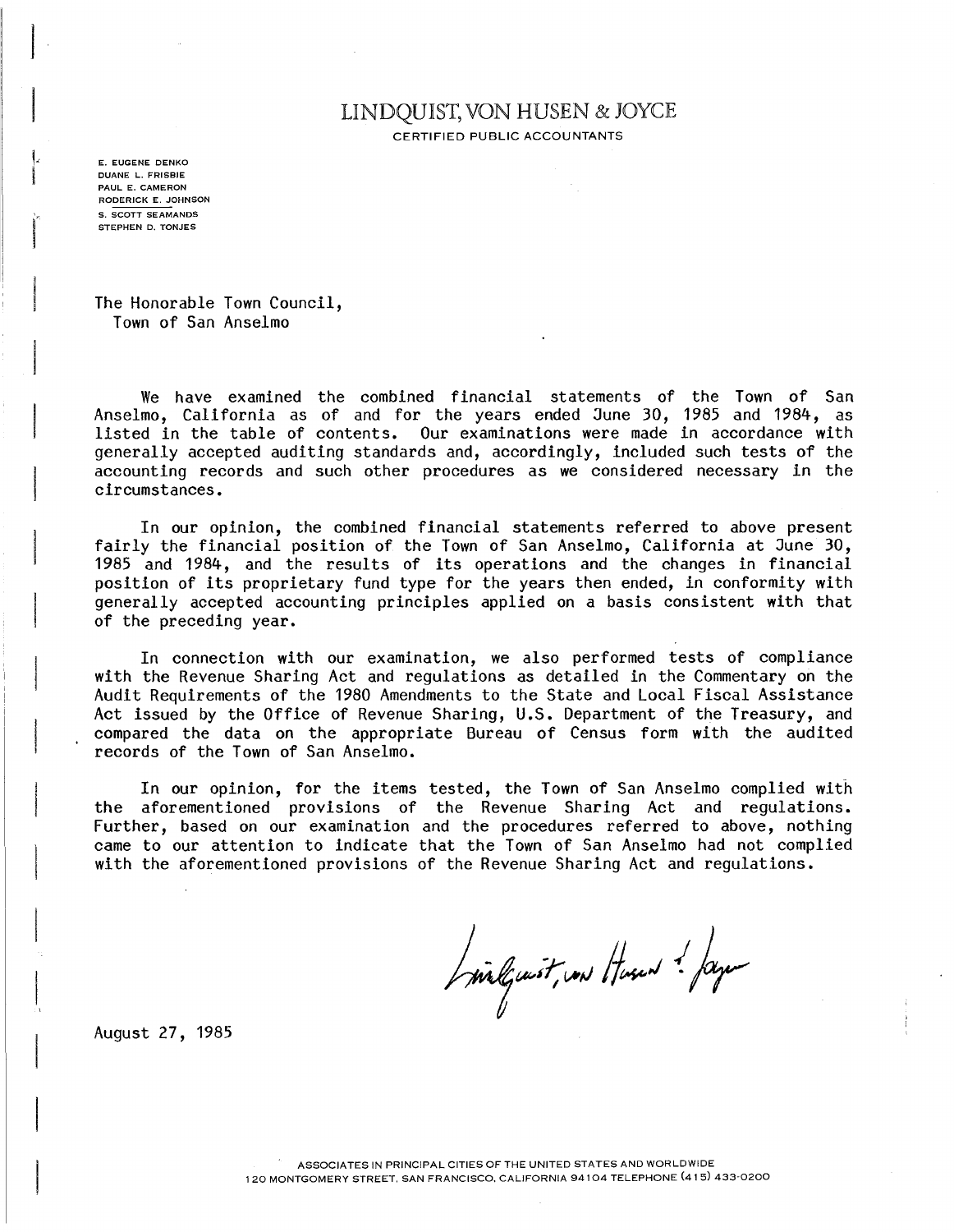$\sim$ 

#### COMBINED BALANCE SHEETS - ALL FUND TYPES AND ACCOUNT GROUPS

#### JUNE 30, 1985 AND 1984

|                                    | Governmental |                       | Proprietary | Account      |               |                   |  |  |
|------------------------------------|--------------|-----------------------|-------------|--------------|---------------|-------------------|--|--|
|                                    |              | Fund Types            | Fund Types  | Groups       | Totals        |                   |  |  |
|                                    | Special      |                       | Internal    | General      |               | (Memorandum Only) |  |  |
|                                    | General      | Revenue               | Service     | Fixed Assets | 1985          | 1984              |  |  |
| <b>ASSETS</b>                      |              |                       |             |              |               |                   |  |  |
| Cash, including short-term         |              |                       |             |              |               |                   |  |  |
| investments                        |              | $$394,004$ $$179,215$ | \$90,147    |              | \$<br>663,366 | \$.<br>794,449    |  |  |
| Accrued revenue                    | 276,736      | 35,540                | 1,489       |              | 313,765       | 96,849            |  |  |
| Accounts receivable                | 474          |                       |             |              | 474           | 767               |  |  |
| Project assessment receivables     |              |                       |             |              |               |                   |  |  |
| (Note 2)                           | 57,064       |                       |             |              | 57,064        | 63,868            |  |  |
| Prepaid flood insurance (Note 3)   | 11,836       |                       |             |              | 11,836        | 7,820             |  |  |
| Restricted assets - cash           | 14,364       |                       |             |              | 14,364        | 10,873            |  |  |
| Fixed assets                       |              |                       |             | \$4,235,076  | 4,235,076     | 4,069,527         |  |  |
| Total assets                       | \$754,478    | \$214,755             | \$91,636    | \$4,235,076  | \$5,295,945   | \$5,044,153       |  |  |
|                                    | ========     |                       | ========    | ===========  | ===========   | ==========        |  |  |
| <b>LIABILITIES</b>                 |              |                       |             |              |               |                   |  |  |
| Capital lease obligation           | \$31,470     | S.<br>46,249          |             |              | \$<br>77,719  | \$<br>58,857      |  |  |
| Accounts payable                   | 164,943      | 5,184                 |             |              | 170,127       | 40,004            |  |  |
| Retirement and payroll taxes       |              |                       |             |              |               | 2,611             |  |  |
| Payable from restricted assets:    |              |                       |             |              |               |                   |  |  |
| Deposits                           | 1,447        |                       |             |              | 1,447         | 4,780             |  |  |
| Employees trust accounts           | 12,917       |                       |             |              | 12,917        | 6,093             |  |  |
| Total liabilities                  | 210,777      | 51,433                |             |              | 262,210       | 112,345           |  |  |
| FUND EQUITY                        |              |                       |             |              |               |                   |  |  |
| Contributed capital                |              |                       | \$82,522    |              | \$.<br>82,522 | \$.<br>82,522     |  |  |
| Investment in general fixed assets |              |                       |             | \$4,235,076  | 4,235,076     | 4,069,527         |  |  |
| Retained earnings                  |              |                       | 9,114       |              | 9,114         | 11,121            |  |  |
| Fund balance:                      |              |                       |             |              |               |                   |  |  |
| Reserved for encumbrances          | \$222,081    |                       |             |              | 222,081       | 346,671           |  |  |
| Reserved for accounts receivable   | 474          |                       |             |              | 474           | 767               |  |  |
| Reserved for project assessment    |              |                       |             |              |               |                   |  |  |
| receivables (Note 2)               | 57,064       |                       |             |              | 57,064        | 63,868            |  |  |
| Reserved for prepaid flood         |              |                       |             |              |               |                   |  |  |
| insurance (Note 3)                 | 11,836       |                       |             |              | 11,836        | 7,820             |  |  |
| Reserved for imprest funds         | 300          |                       |             |              | 300           | 710               |  |  |
| Unreserved:                        |              |                       |             |              |               |                   |  |  |
| Undesignated                       | 251,946      | \$163,322             |             |              | 415,268       | 348,802           |  |  |
| Total fund equity                  | 543,701      | <u>163,322</u>        | 91,636      | 4,235,076    | 5,033,735     | 4,931,808         |  |  |
| Total liabilities and              |              |                       |             |              |               |                   |  |  |
| fund equity                        | \$754,478    | \$214,755             | \$91,636    | \$4,235,076  | \$5,295,945   | \$5,044,153       |  |  |
|                                    | ========     |                       | sasesses    | ===========  | ===========   | ===========       |  |  |

The accompanying notes are an integral part of these financial statements.

EXHIBIT A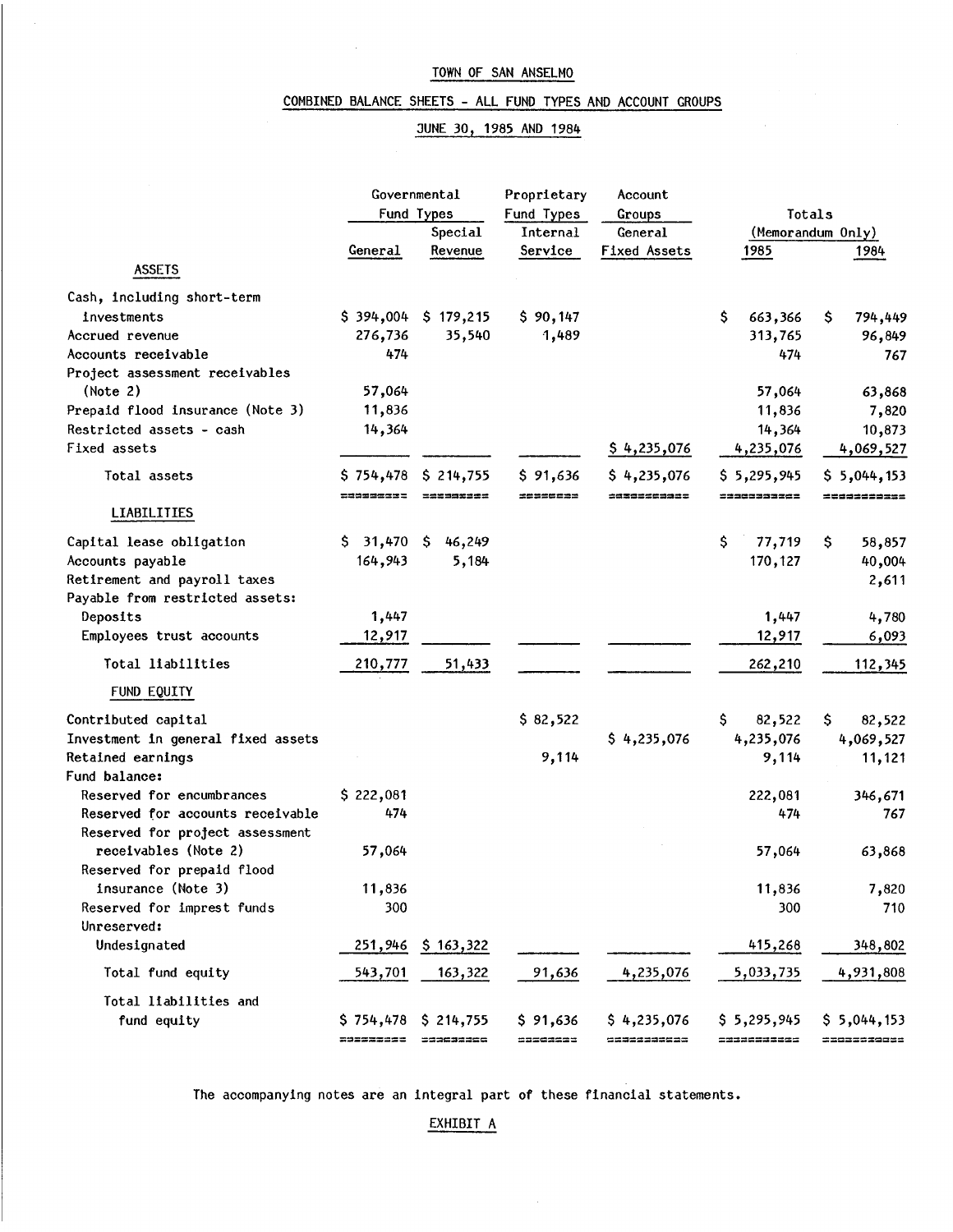### COMBINED STATEMENTS OF REVENUES, EXPENDITURES AND CHANGES IN

### FUND BALANCES - ALL GOVERNMENTAL FUND TYPES

YEARS ENDED JUNE 30, 1985 AND 1984

|                                      |               | Governmental Fund Types |                  | Totals            |
|--------------------------------------|---------------|-------------------------|------------------|-------------------|
|                                      |               | Special                 |                  | (Memorandum Only) |
|                                      | General       | Revenue                 | 1985             | 1984              |
| REVENUES (Note 1):                   |               |                         |                  |                   |
| Taxes                                | \$2,221,114   |                         | \$2,221,114      | \$2,243,888       |
| Licenses and permits                 | 137,175       |                         | 137,175          | 139,996           |
| Fines, forfeitures and penalties     | 135,957       | S.<br>5,288             | 141,245          | 144,385           |
| Use of money and property            | 14,580        | 65,620                  | 80,200           | 84,247            |
| Intergovernmental agencies           | 732,345       | 265,748                 | 998,093          | 434,642           |
| Charges for current services         | 289,287       |                         | 289,287          | 269,132           |
| Other revenues                       | 55,965        | 36,029                  | 91,994           | 84,784            |
| Total revenues                       | 3,586,423     | 372,685                 | 3,959,108        | 3,401,074         |
| EXPENDITURES:                        |               |                         |                  |                   |
| General government                   | 647,286       | 58,702                  | 705,988          | 322,294           |
| Public safety                        | 1,924,055     | 37,723                  | 1,961,778        | 1,898,274         |
| Public works                         | 607,596       | 19,148                  | 626,744          | 472,315           |
| Planning                             | 64,448        |                         | 64,448           | 67,716            |
| Library                              | 171,114       | 3,279                   | 174,393          | 159,672           |
| Parks and recreation                 | 225,934       | 59,460                  | 285,394          | 173,336           |
| Flood                                | 198,533       |                         | 198,533          | 269,853           |
| Total expenditures                   | 3,838,966     | 178,312                 | 4,017,278        | 3,363,460         |
| Excess of revenues over (under)      |               |                         |                  |                   |
| expenditures                         | (252, 543)    | 194,373                 | (58, 170)        | 37,614            |
| Other financing sources (uses):      |               |                         |                  |                   |
| Operating transfers in               | 277,603       | 14,103                  | 291,706          | 431,910           |
| Operating transfers out              | (14, 103)     | (277, 603)              | (291, 706)       | (431, 910)        |
| Total other financing sources        |               |                         |                  |                   |
| (uses)                               | 263,500       | (263,500)               |                  |                   |
| Excess of revenues and other sources |               |                         |                  |                   |
| over (under) expenditures and        |               |                         |                  |                   |
| other uses                           | \$<br>10,957  | \$ (69, 127)            | (58, 170)<br>\$. | \$.<br>37,614     |
| Fund balances at beginning of year   | 536,189<br>S. | \$232,449               | \$768,638        | \$744,497         |
| Increase (decrease) in reserves      | (3,445)       |                         | (3, 445)         | (13, 473)         |
|                                      |               |                         |                  |                   |
| Excess of revenues and other sources |               |                         |                  |                   |
| over (under) expenditures and other  |               |                         |                  |                   |
| uses                                 | 10,957        | (69, 127)               | (58, 170)        | 37,614            |
| Fund balances at end of year         | 543,701       | \$163,322               | \$.<br>707,023   | 768,638<br>\$.    |
|                                      |               |                         |                  |                   |

The accompanying notes are an integral part of these financial statements.

 $\mathcal{A}^{\mathcal{A}}$ 

EXHIBIT B

÷

 $\bar{\gamma}$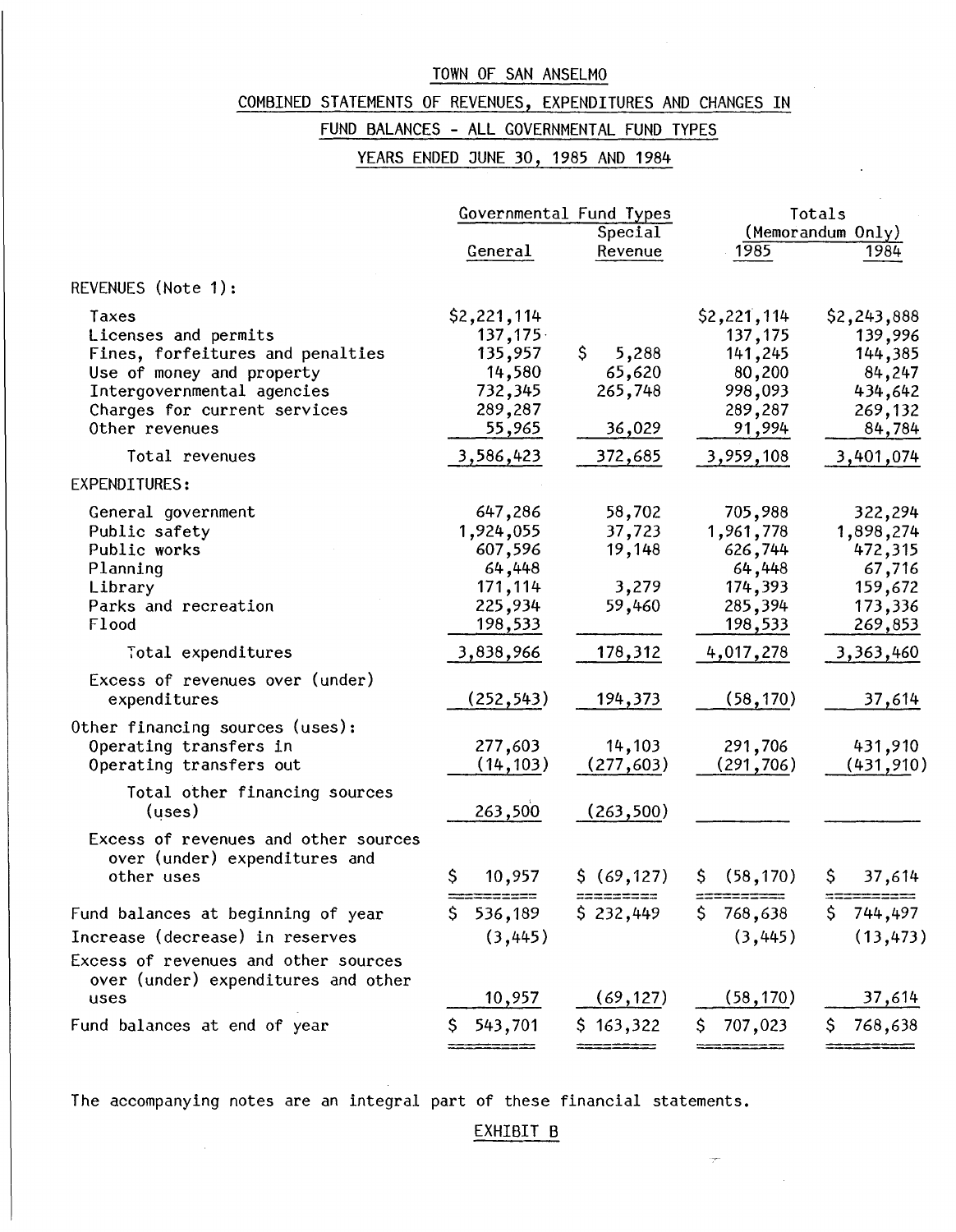#### TUMN OF JUNE ANSELIN

#### COMBINED STATEMENTS OF REVENLES, EXPENDITURES, AND CHANGES IN FUND BALANCES - BUDGET AND ACTUAL - GENERAL AND SPECIAL REVENUE FUND TYPES

#### YEARS ENDED JUNE 30, 1985 AND 1984

|                                                     | General Fund |                      |                                          |               | Special Revenue Funds |                                          |                               | 1985 Totals (Memorandum Only) |                                          |             | 1984 Totals (Memorandum Only) |                                          |  |
|-----------------------------------------------------|--------------|----------------------|------------------------------------------|---------------|-----------------------|------------------------------------------|-------------------------------|-------------------------------|------------------------------------------|-------------|-------------------------------|------------------------------------------|--|
|                                                     | Budget       | Actual               | Variance -<br>Favorable<br>(Unfavorable) | <b>Budget</b> | Actual                | Variance -<br>Favorable<br>(Unfavorable) | Budget                        | Actual                        | Variance -<br>Favorable<br>(Unfavorable) | Budget      | Actual                        | Variance -<br>Favorable<br>(Unfavorable) |  |
| <b>REVENLES:</b>                                    |              |                      |                                          |               |                       |                                          |                               |                               |                                          |             |                               |                                          |  |
| Taxes                                               | \$2,186,454  | \$2,221,114          | 34,660<br>Ş.                             |               |                       |                                          | \$2,186,454                   | \$2,221,114                   | \$<br>34,660                             | \$2,136,000 | \$2,243,888                   | 107,888<br>Ş.                            |  |
| Licenses and permits                                | 142,500      | 137,175              | (5,325)                                  |               |                       |                                          | 142,500                       | 137,175                       | (5, 325)                                 | 127,000     | 139,996                       | 12,996                                   |  |
| Fines, forfeitures and penalties                    | 149,000      | 135,957              | (13,043)                                 |               | \$.<br>5,288          | \$<br>5,288                              | 149,000                       | 141,245                       | (7, 755)                                 | 149,000     | 144,385                       | (4,615)                                  |  |
| Use of money and property                           | 20,300       | 14,580               | (5, 720)                                 | \$.<br>49,609 | 65,620                | 16,011                                   | 69,909                        | 80,200                        | 10,291                                   | 101,200     | 84,247                        | (16, 953)                                |  |
| Intergovernmental agencies                          | 551,596      | 732,345              | 180,749                                  | 266,000       | 265,748               | (252)                                    | 817,596                       | 998,093                       | 180,497                                  | 464,780     | 434,642                       | (30, 138)                                |  |
| Charges for current services                        | 268,656      | 289,287              | 20,631                                   |               |                       |                                          | 268,656                       | 289,287                       | 20,631                                   | 261,234     | 269,132                       | 7,898                                    |  |
| Other revenues                                      | 45,500       | 55,965               | 10,465                                   |               | 36,029                | 36,029                                   | 45,500                        | 91,994                        | 46,494                                   | 302,761     | 84,784                        | (217, 977)                               |  |
| Total revenues                                      | 3,364,006    | 3,586,423            | 222,417                                  | 315,609       | 372,685               | 57,076                                   | 3,679,615                     | 3,959,108                     | 279,493                                  | 3,541,975   | 3,401,074                     | (140, 901)                               |  |
| EXPENDITURES AND ENCUMBRANCES:                      |              |                      |                                          |               |                       |                                          |                               |                               |                                          |             |                               |                                          |  |
| General government                                  | 457,872      | 649,233              | (191, 361)                               | 28,863        | 67,965                | (39, 102)                                | 486,735                       | 717,198                       | (230, 463)                               | 296,010     | 286,535                       | 9,475                                    |  |
| Public safety                                       | 1,939,984    | 1,928,955            | 11,029                                   | 56,888        | 72,968                | (16,080)                                 | 1,996,872                     | 2,001,923                     | (5,051)                                  | 1,878,158   | 1,914,067                     | (35, 909)                                |  |
| Public works                                        | 715,150      | 679,171              | 35,979                                   | 13,000        | 19,148                | (6, 148)                                 | 728,150                       | 698,319                       | 29,831                                   | 479,340     | 472,384                       | 6,956                                    |  |
| Planning                                            | 61,659       | 66,778               | (5, 119)                                 |               |                       |                                          | 61,659                        | 66,778                        | (5, 119)                                 | 57,205      | 61,091                        | (3,886)                                  |  |
| Library                                             | 168,839      | 169,563              | (724)                                    |               | 3,279                 | (3,279)                                  | 168,839                       | 172,842                       | (4,003)                                  | 157,797     | 155,649                       | 2,148                                    |  |
| Parks and recreation                                | 206,198      | 226,202              | (20,004)                                 |               | 229                   | (229)                                    | 206,198                       | 226,431                       | (20, 233)                                | 240,232     | 241,803                       | (1,571)                                  |  |
| Flood                                               | 87,220       | 18,647               | 68,573                                   |               |                       |                                          | 87,220                        | 18,647                        | 68,573                                   | 589,504     | 515,859                       | 73,645                                   |  |
| Total expenditures and                              |              |                      |                                          |               |                       |                                          |                               |                               |                                          |             |                               |                                          |  |
| encumbrances                                        | 3,636,922    | 3,738,549            | (101, 627)                               | 98,751        | 163,589               | (64, 838)                                | 3,735,673                     | 3,902,138                     | (166, 465)                               | 3,698,246   | 3,647,388                     | 50,858                                   |  |
| Excess of revenues over (under)                     |              |                      |                                          |               |                       |                                          |                               |                               |                                          |             |                               |                                          |  |
| expenditures and encumbrances                       | (272, 916)   | (152, 126)           | 120,790                                  | 216,858       | 209,096               | (7, 762)                                 | (56, 058)                     | 56,970                        | 113,028                                  | (156, 271)  | (246, 314)                    | (90,043)                                 |  |
| OTHER FINANCING SOURCES (USES):                     |              |                      |                                          |               |                       |                                          |                               |                               |                                          |             |                               |                                          |  |
| Operating transfers in                              | 266,000      | 277,603              | 11,603                                   |               | 14,103                | 14,103                                   | 266,000                       | 291,706                       | 25,706                                   | 202,500     | 431,910                       | 229,410                                  |  |
| Operating transfers out                             |              | (14, 103)            | (14, 103)                                | (266,000)     | (277, 603)            | (11,603)                                 | (266,000)                     | (291,706)                     | (25,706)                                 | (202,500)   | (431,910)                     | (229, 410)                               |  |
| Total other financing                               |              |                      |                                          |               |                       |                                          |                               |                               |                                          |             |                               |                                          |  |
| sources (uses)                                      | 266,000      | 263,500              | (2,500)                                  | (266,000)     | (263,500)             | 2,500                                    | -0-                           | -0-                           | -0-                                      | -0-         | -0-                           | -0-                                      |  |
| Excess of revenues and other                        |              |                      |                                          |               |                       |                                          |                               |                               |                                          |             |                               |                                          |  |
| sources over (under)<br>expenditures and other uses | S.           | $(6,916)$ \$ 111,374 | \$118,290                                | \$ (49, 142)  | \$ (54,404)           | S.<br>(5,262)                            | $\mathsf{S}$<br>$(56,058)$ \$ | 56,970                        | \$113,028                                |             |                               | \$ (156,271) \$ (246,314) \$ (90,043)    |  |

The accompanying notes are an integral part of these financial statements.

EXHIBIT C (continued)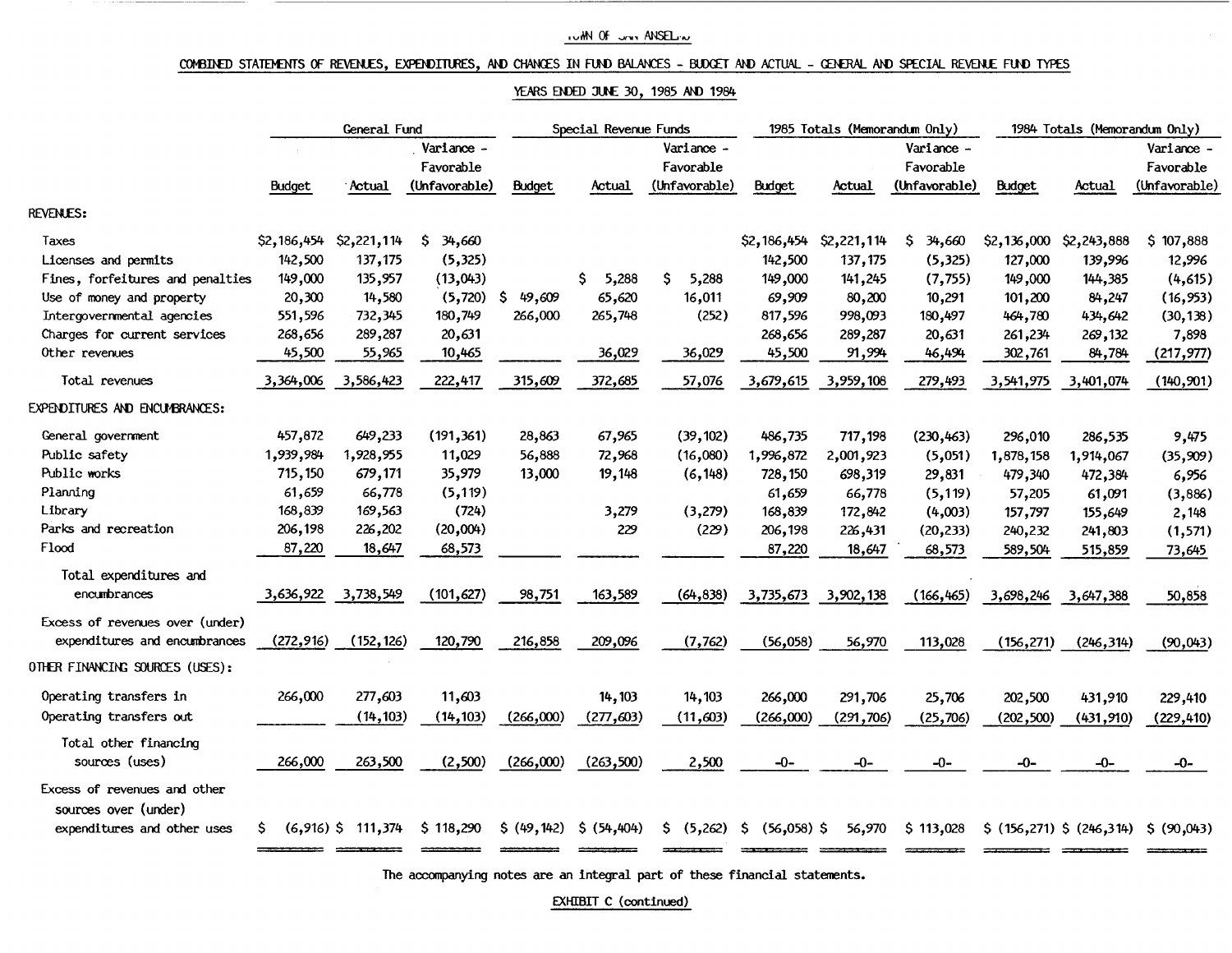#### COMBINED STATEMENTS OF REVENLES, EXPENDITURES, AND CHANCES IN FUND BALANCES - BUDGET AND ACTUAL - GENERAL AND SPECIAL REVENLE FUND TYPES

#### YEARS ENDED JUNE 30, 1985 AND 1984

|                                                                                     |               | Ceneral Fund             |                                          |               | Special Revenue Funds |                                          |                                                 | 1985 Totals (Memorandum Only) |                                          |                  | 1984 Totals (Memorandum Only) |                                          |  |
|-------------------------------------------------------------------------------------|---------------|--------------------------|------------------------------------------|---------------|-----------------------|------------------------------------------|-------------------------------------------------|-------------------------------|------------------------------------------|------------------|-------------------------------|------------------------------------------|--|
|                                                                                     | <b>Budget</b> | Actual                   | Variance -<br>Favorable<br>(Unfavorable) | <b>Budget</b> | Actual                | Variance -<br>Favorable<br>(Unfavorable) | <b>Budget</b>                                   | Actual                        | Variance -<br>Favorable<br>(Unfavorable) | <b>Budget</b>    | Actual                        | Variance -<br>Favorable<br>(Unfavorable) |  |
| Fund balances at<br>beginning of year                                               |               | $$5, 536,189$ $$536,189$ |                                          | \$232,449     | \$232,449             |                                          | \$768,638\$768,638                              |                               |                                          | 744,497 \$<br>Ŝ. | 744,497                       |                                          |  |
| Increase (decrease) in reserve<br>for encumbrances                                  | (100, 417)    | (100, 417)               |                                          | (14, 723)     | (14, 723)             |                                          | (115, 140)                                      | (115, 140)                    |                                          | 283,928          | 283,928                       |                                          |  |
| Increase (decrease) in<br>other reserves                                            | (3,445)       | (3,445)                  |                                          |               |                       |                                          | (3,445)                                         | (3, 445)                      |                                          | (13, 473)        | (13, 473)                     |                                          |  |
| Excess of revenues and other<br>sources over (under)<br>expenditures and other uses | (6,916)       | 111,374                  | \$118,290                                | (49, 142)     | (54, 404)             | S.<br>(5,262)                            | (56,058)                                        | 56,970                        | \$113,028                                | 156,271          | 246,314                       | \$ (90,043)                              |  |
| Fund balances at end of year                                                        |               | $$425,411$ $$543,701$    | \$118,290                                | \$168,584     | \$163,322             |                                          | $$$ (5,262) $$$ 593,995 $$$ 707,023 $$$ 113,028 |                               |                                          |                  | $$36,681$ $$768,638$          | \$90,043                                 |  |

The accompanying notes are an integral part of these financial statements.

EXHIBIT C (Concluded)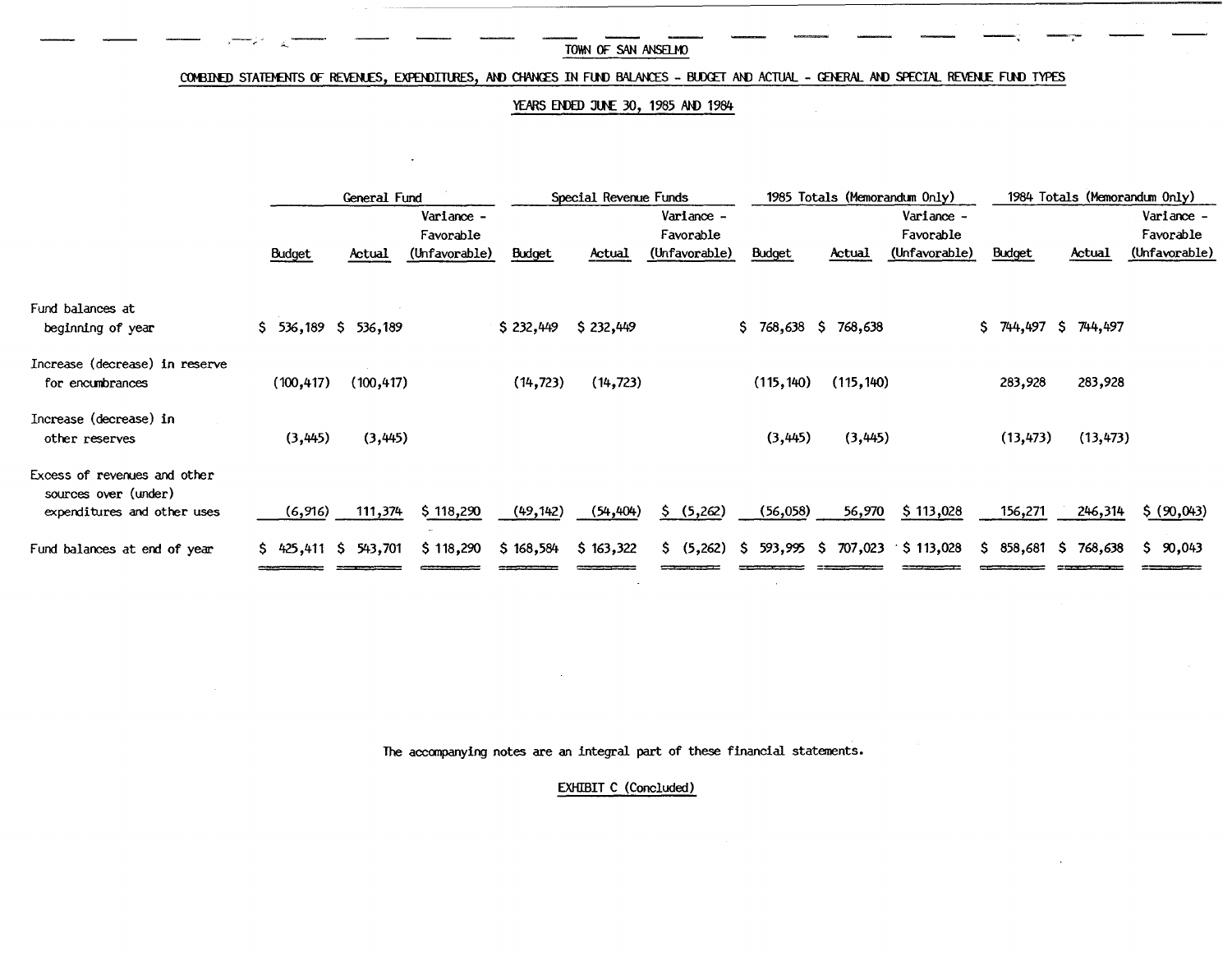## TOWN OF SAN ANSELMO STATEMENTS OF REVENUES, EXPENSES AND CHANGES IN RETAINED EARNINGS - PROPRIETARY FUND YEARS ENDED JUNE 30, 1985 AND 1984

I-I

 $\vert$ 

 $\overline{\phantom{a}}$ 

I

|                                        |         | Proprietary Fund Type<br>Internal Service |  |  |  |  |
|----------------------------------------|---------|-------------------------------------------|--|--|--|--|
|                                        | 1985    | 1984                                      |  |  |  |  |
| Operating Revenues:                    |         |                                           |  |  |  |  |
| Use of money and property              | \$8,165 | \$5,875                                   |  |  |  |  |
|                                        |         |                                           |  |  |  |  |
| Operating Expenses:                    |         |                                           |  |  |  |  |
| Claim payments                         | 10,170  | 6,278                                     |  |  |  |  |
| Net income (loss)                      | (2,005) | (403)                                     |  |  |  |  |
| Retained earnings at beginning of year | 11,121  | 11,524                                    |  |  |  |  |
| Retained earnings at end of year       | \$9,116 | \$11,121                                  |  |  |  |  |
|                                        |         |                                           |  |  |  |  |

The accompanying notes are an integral part of these financial statements.

 $\epsilon$ 

EXHIBIT D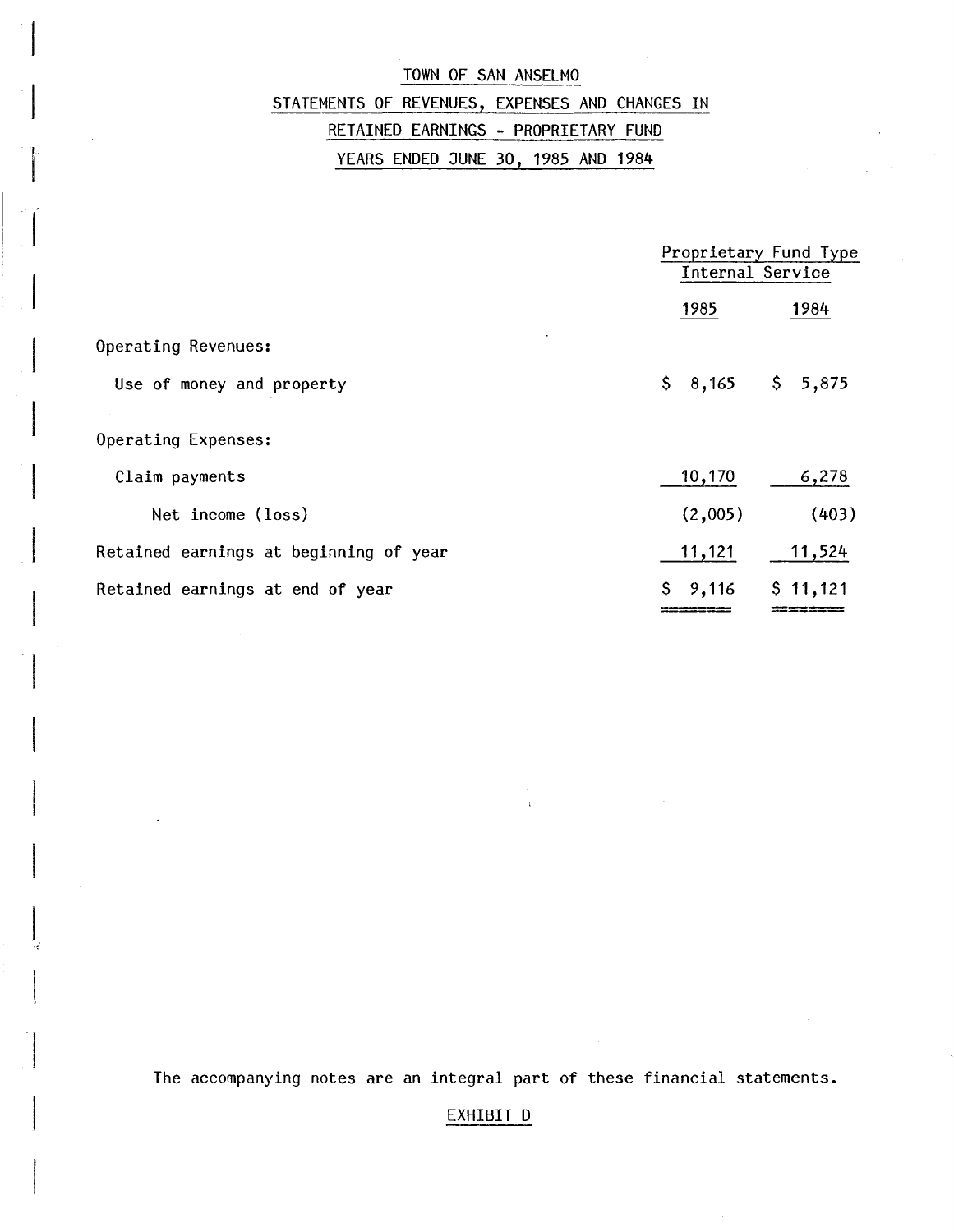### STATEMENTS OF CHANGES IN FINANCIAL POSITION -

### PROPIETARY FUND

I I

 $\vert$ 

 $\vert$ 

### YEARS ENDED JUNE 30, 1985 AND 1984

|                                                     | Proprietary Fund Type<br>Internal Service |          |  |  |
|-----------------------------------------------------|-------------------------------------------|----------|--|--|
|                                                     | 1985                                      | 1984     |  |  |
| Funds provided (consumed) by operation:             |                                           |          |  |  |
| Net loss<br>Increase (decrease) in accounts payable | $$(2,005)$ $$(403)$                       | (2, 558) |  |  |
| (Increase) in accrued revenue                       | 338                                       | (1, 153) |  |  |
| Total cash provided (consumed) by operations        | (2, 343)                                  | (4, 114) |  |  |
| Cash at beginning of year                           | 92,490                                    | 96,604   |  |  |
| Cash at end of year                                 | \$90,147                                  | \$92,490 |  |  |

The accompanying notes are an integral part of these financial statements.

### EXHIBIT E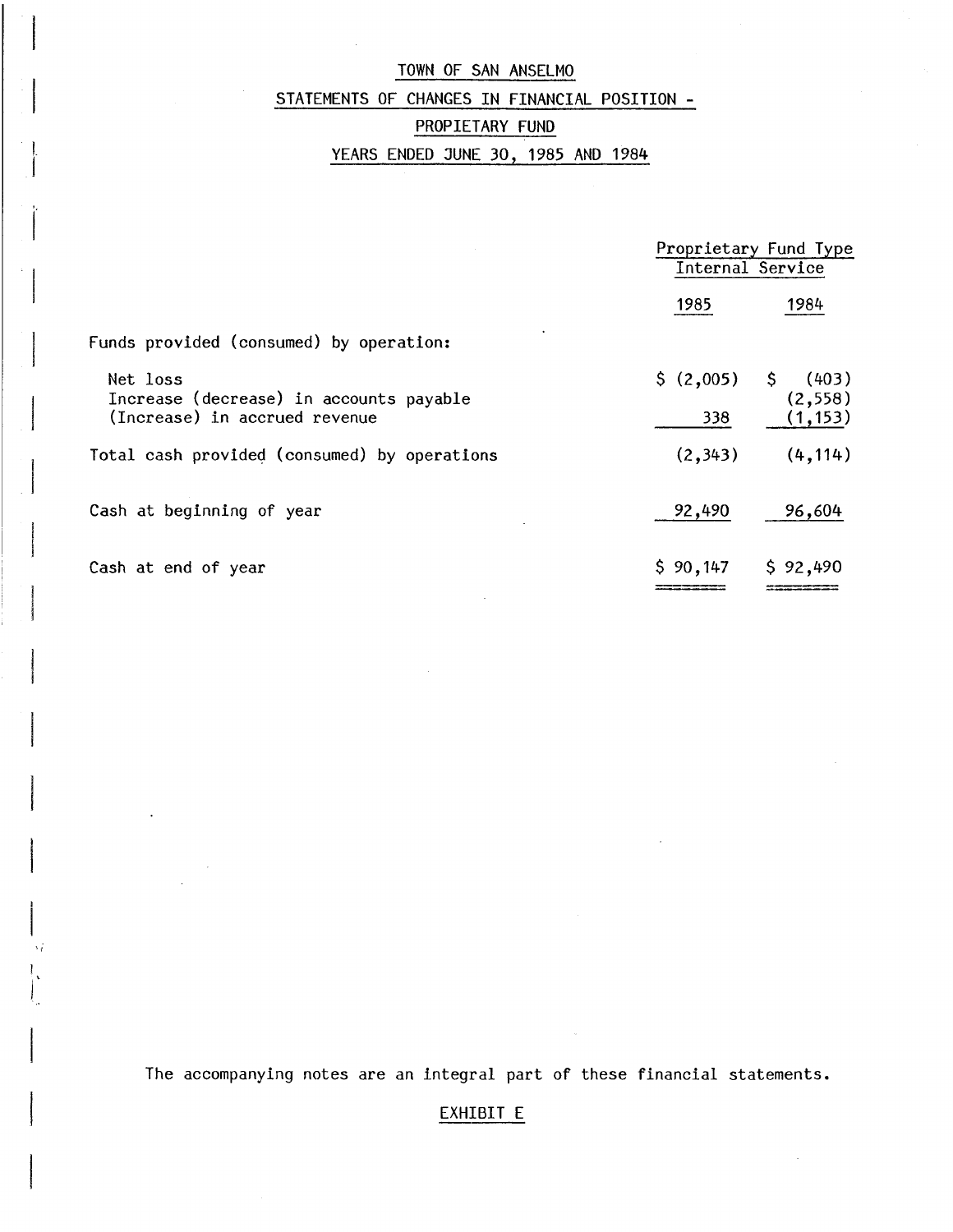#### NOTE 1 - SIGNIFICANT ACCOUNTING POLICIES:

J

#### Basis of Presentation - Fund Accounting:

The accounts of the Town of San Anselmo (Town) are organizd on the basis of funds and account groups, each of which is considered a separate accounting entity. The operations of each fund are accounted for with a The operations of each fund are accounted for with a separate set of self-balancing accounts that comprise its assets, liabilities, fund equity, revenues, and expenditures, or expenses, as appropriate. Government resources are allocated to and accounted for in individual funds based upon the purposes for which they are to be spent and the means by which spending activities are controlled. The various funds are grouped in the financial statements as follows:

#### Governmental Funds

General Fund - The General Fund is the general operating fund of the Town. It is used to account for all financial resources except those required to be accounted for in another fund.

Special Revenue Funds - Special Revenue Funds are used to account for the proceeds of specific revenue sources (other than special assessments), that are legally restricted to expenditures for specified purposes.

#### Proprietary Fund:

Internal Service Fund - The Internal Service fund is used to account for the financing of the Town's self-insurance activities provided by one department to other departments of the Town, on a cost-reimbursement basis.

#### Modified Accrual Basis of Accounting:

The several funds of the Town are accounted for using the modified accrual basis of accounting. Under the modified accrual basis of Under the modified accrual accounting, revenues are recognized when they become both "measurable" and "available" to finance expenditures of the current period.

Expenditures are generally recognized under the modified accrual basis of accounting when the related liability is incurred. Exceptions to this general rule include: (1) accumulated unpaid vacation, sick pay, and other employee amounts which are not accrued; (2) inventories of materials and supplies which are considered expenditures when purchased; and (3) prepaid flood insurance which is considered an expenditure when purchased.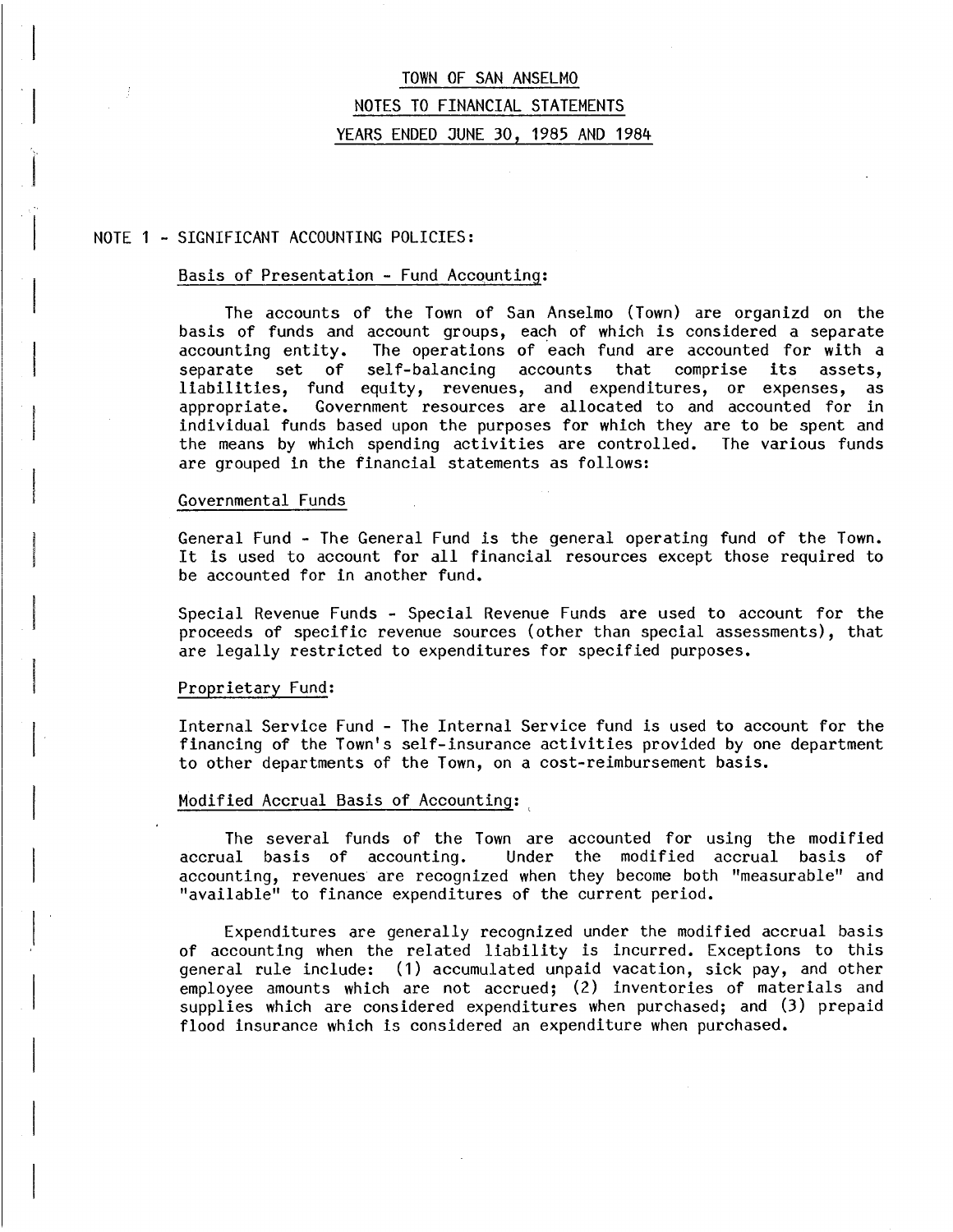#### NOTE 1 - SIGNIFICANT ACCOUNTING POLICIES: (Continued)

#### General Fixed Assets:

L  $\vert$ 

 $\int_0^1$ 

 $\vert$ 

 $\overline{\phantom{a}}$ 

I

I,

I

The Town inventoried its general fixed assets during the 1961-1962 fiscal year at values based principally on appraisals.

General fixed assets subsequently purchased have been recorded as<br>ditures in the general fund at the time of purchase. Such assets are expenditures in the general fund at the time of purchase. capitalized at cost in the general fixed assets group of accounts except for certain improvements other than buildings, including roads, bridges, curbs and gutters, streets and sidewalks, drainage systems, and lighting systems. Gifts or contributions are recorded in general fixed assets at fair market value at the time received.

The Town's policy is to record as a fixed asset all land and any equipment of significant value having a utility which extends three years or longer.

No depreciation has been provided on general fixed assets.

A summary of changes in general fixed assets follow:

|                            | Balance      |           |                     | Balance       |         |
|----------------------------|--------------|-----------|---------------------|---------------|---------|
|                            | July 1, 1984 |           | Additions Deletions | June 30, 1985 |         |
| Land                       | 750,511      |           |                     | 750,511       |         |
| Buildings and improvements | 2,764,642    |           |                     | 2,764,642     |         |
| Equipment                  | 483,399      | \$129,476 |                     | 612,875       |         |
| Equipment-lease purchase   | 70,975       | 36,073    |                     |               | 107,048 |
| Total                      | \$4,069,527  | \$165,549 |                     | \$4,235,076   |         |
|                            |              |           |                     |               |         |

#### Retirement Plan:

Substantially all Town employees are members of the Public Employee's Retirement System, administered by the State of California, to which contributions are made by both the Town and employees. The total pension expense recognized by the Town for the fiscal years ended June 30, 1985 and 1984 were approximately \$191,017 and \$174,252 respectively. At June 30, 1985 the amount of unfunded liability, if any, was not available from the plan administrator.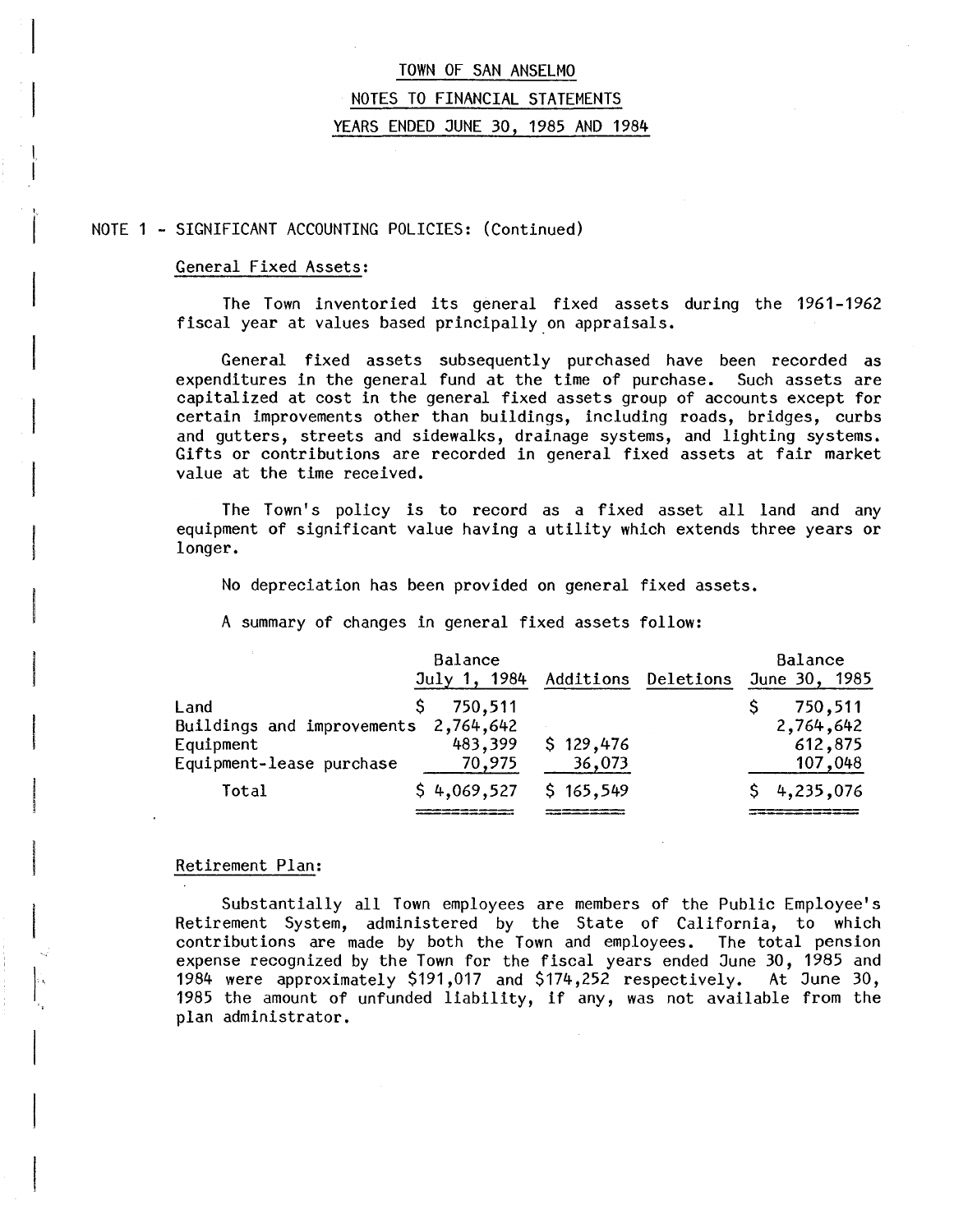#### NOTE 2 - PROJECT ASSESSMENT RECEIVABLES:

 $\begin{array}{c} \hline \end{array}$ 

 $\overline{\phantom{a}}$ 

 $\vert_{\mathbf{t}_{\perp}}$ 

 $\vert$ 

Project assessment receivables represents the balances due from<br>property owners for the Laurel Avenue Reconstruction and the owners for the Laurel Avenue Reconstruction and the Millbrae/Westgate/Cypress Reconstruction projects. These amounts are secured by the related property and are collected via real property taxes. The amounts are due over a period of 10 years in equal semi-annual installments with interest charges on the unpaid balances at the rate of seven percent per annum. At their discretion, property owners may retire their obligations prematurely by paying off their respective remaining balances.

The amounts included under Project Assessment Receivables are fully reserved until they are paid or the current installments become due. At that time the related amounts are removed from the asset and reserve accounts and recognized as revenue.

#### NOTE 3 - PREPAID FLOOD INSURANCE:

Prepaid Flood Insurance represents the unexpired portion of flood insurance at June 30, 1985 and 1984. The insured property consists of the City Hall, Library, and Fire Station buildings and contents.

#### NOTE 4 - LEASE COMMITMENTS:

At June 30, 1985, the Town was obligated to make annual payments under lease purchase agreements of \$77,719. Annual payments, included in capital lease obligation, are due as follows:

| 1985–86 | \$25,435 |
|---------|----------|
| 1986-87 | 28,264   |
| 1987–88 | 24,020   |
|         | \$77,719 |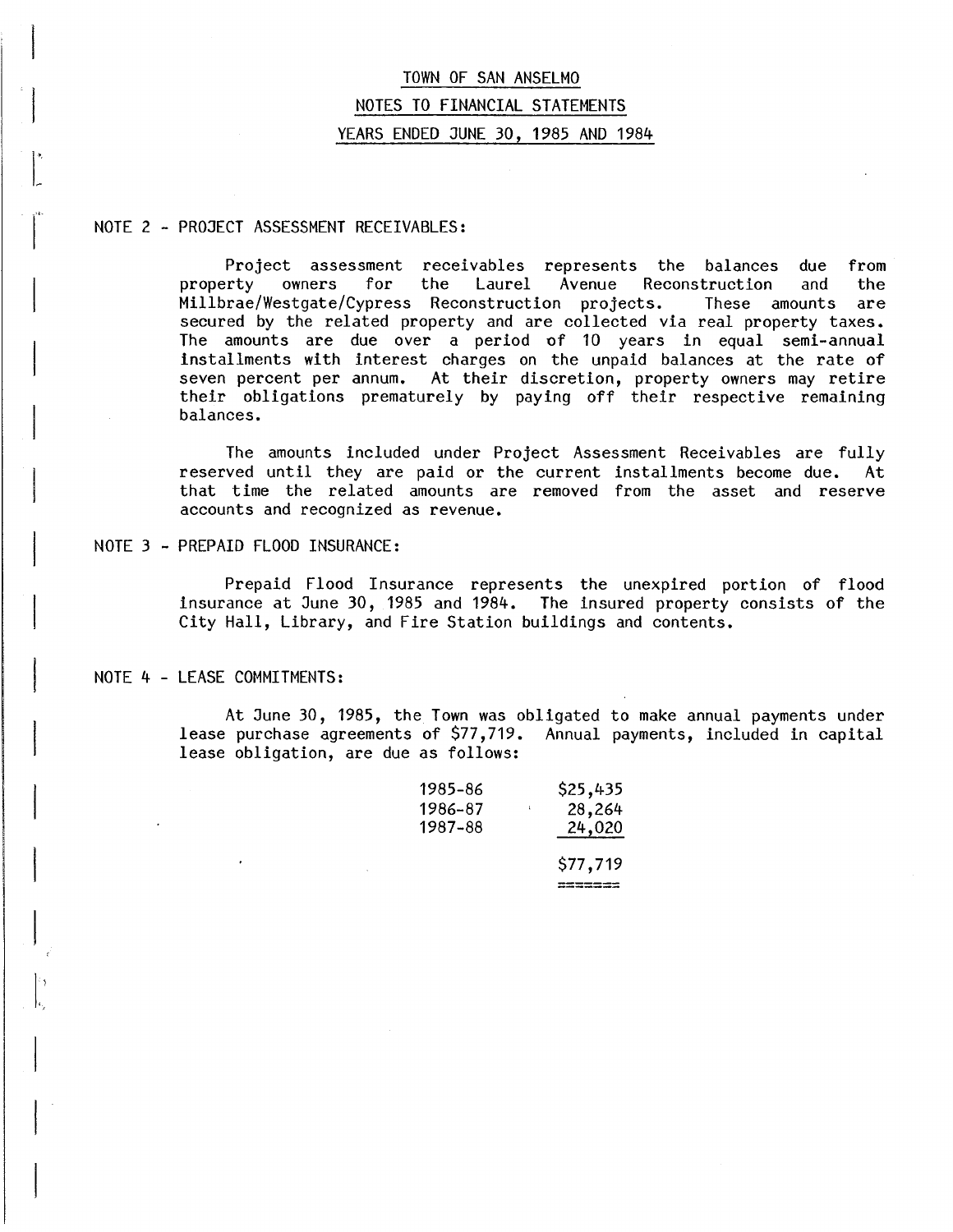#### NOTE 5 - AGREEMENT WITH SLEEPY HOLLOW FIRE PROTECTION DISTRICT:

Effective July 1, 1980 the Town entered into an agreement with the Sleepy Hollow Fire Protection District under which the services of the Town's Fire Department are furnished the District. The agreement expires in twenty-five years and requires the District to pay 23% of the Town Fire Department's budgeted labor cost, including benefits and excluding CETA or like funding.

#### NOTE 6 - ROSS VALLEY FIRE SERVICE:

 $\overline{\phantom{a}}$ 

 $\int_{-\infty}^{\infty}$ 

research in the control of the control of the control of the control of the control of the control of the control of the control of the control of the control of the control of the control of the control of the control of

 $\vert$ 

 $\big| \big|_{\mathcal{P}_{\mu_{\alpha}}}$ 

 $\vert$ 

Effective July 1, 1982, the Town and the Town of Fairfax (Fairfax) entered into a Joint Powers Agreement creating the Ross Valley Fire Service<br>(RVFS). The RVFS is to provide fire protection, emergency medical and The RVFS is to provide fire protection, emergency medical and related services within the respective territories of Fairfax and the Town (including Sleepy Hollow, see Note 5).

Effective July 1, 1982, all personnel of the Fire Departments of Fairfax and the Town were transferred to RVFS. The Agreement requires that the town make monthly contributions to RVFS of \$79,281 and \$75,618 in 1985 and 1984, respectively.

#### NOTE 7 - BUDGET AND ACTUAL EXPENDITURE COMPARISON:

Commitments made by the Town of San Anselmo to make expenditures at a future date take the form of purchase orders or contracts. These commitments are recorded as encumbrances, and are reported as reservations of fund balances since they do not represent expenditures or liabilities.

The Town adopts its budget as a means of controlling both expenditures and encumbrances. Therefore, the result of operations in comparison to the and encumbrances. Therefore, the result of operations in comparison to the formally adopted budget (Exhibit C) includes both expenditures and adopted budget (Exhibit C) includes both expenditures and encumbrances.